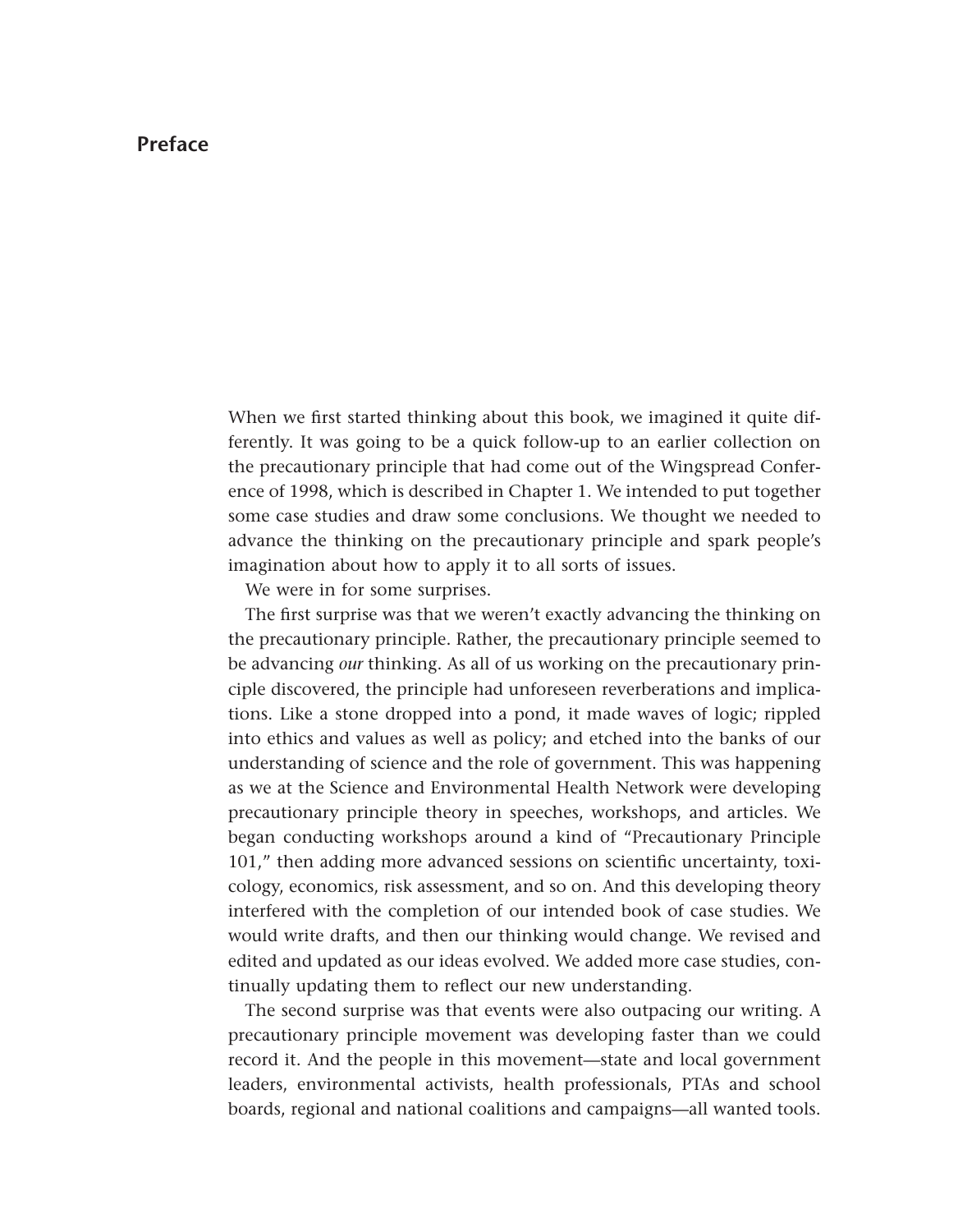They wanted lots of examples of how to apply the precautionary principle, not only to all kinds of issues but in all kinds of situations. What would a precautionary principle ordinance look like? Who was doing alternatives assessment? What kind of legislation could you write around the precautionary principle? Could it help make schools healthier places for kids?

And so we decided to expand the book into a toolkit that would offer enough options, examples, and theory to help people figure out how to use the power of this concept to reshape environmental policies at any level, from the schoolground to the oceans. We could not write a precautionary prescription for every situation. In our workshops we were telling people they could do this at home, applying their own wisdom. This has turned out to be true. We offer lots of tools developed by us and many others, and more tools and applications are on the way. This book will be updated and supplemented on the web (go to www.sehn.org/precaution/).

This book is evidence that collaborative intelligence is what really matters. The participants in the Blue Mountain workshop on ethics and the precautionary principle, described in Chapter 1 and Appendix B, identified gratitude as a value necessary for our survival because our lives depend on air, water, soil, plants, humans, and other animals. This book also depends on an entire ecology of heart and mind (as well as trees, water, oil). We can no more thank every person involved than we can thank every drop of rain that makes the river. But we can thank a few clouds that watered the garden of this book.

The board of directors of the Science and Environmental Health Network—David Wallinga, Roxanne Turnage, Sandra Steingraber, Madeleine Scammel, Steve Lester, Peter Montague, Lois Epstein, and Martha Dina Arguello—were provocateurs, guardians, and comforters.

Some funders provided inspiration as well as money. Roxanne Turnage of C.S. Fund, Ruth Hennig of the John Merck Fund, Amy Lyons at the Richard and Rhoda Goldman Fund, Anita Nager at the Beldon Fund, Pete Myers, Patricia Bauman, and Sam Mills.

We had many fellow travelers, each of whom carried something unique in his or her magic backpack or held some extraordinary skill we used for navigating rough terrain: Hans Schoepflin, Frank Arundel, Wendell Berry, Andy Jameton, Deena Metzger, Caroline Casey, Jeanne Clark, John Raffensperger, Joanna and Jesse Myers, Ilene Evans, James Hillman, Kenny Ausubel, Janine Benyus, Paul Stamets, Derrick Jensen, the UnReasonable Women for the Earth.

Our environmental colleagues kept us honest, made us infinitely smarter than we were without them, and sent us a lot of great political jokes. (The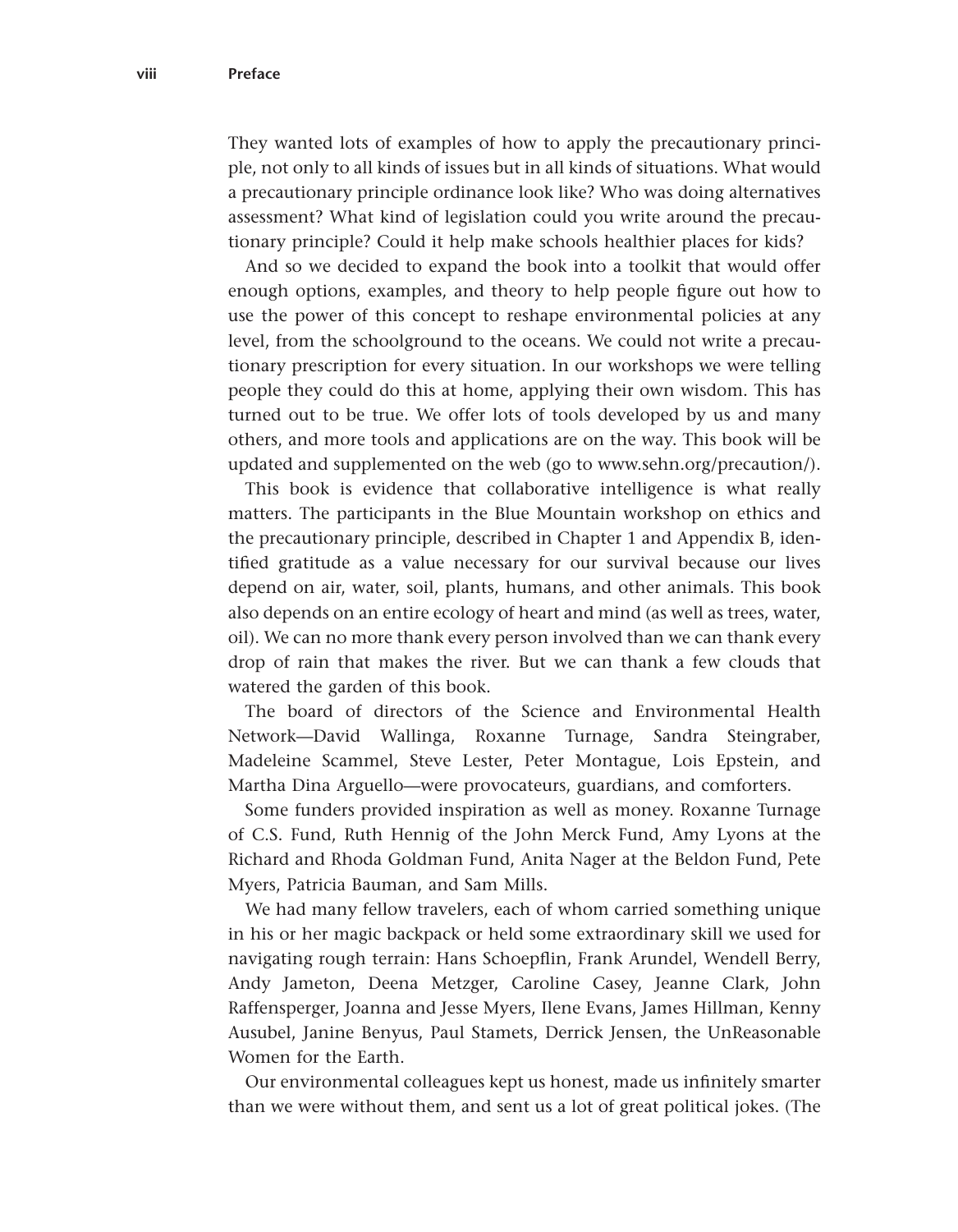Blue Mountain Statement also identified humor as necessary for survival.) This book would not exist without Tracey Easthope, Joel Tickner, Peter DeFur, Ken Geiser, Katie Silberman, Davis Baltz, Charlotte Brody, Gary Cohen, Lois Gibbs, Anne Rabe, Joan Reinhardt Reiss, Tom Goldtooth, Dani Nierenberg, Diane Takvorian, and many, many others.

Of course all the writers who contributed to this work are included in the list. Not only have they been marvelous partners, but they have also been patient during the incarnation of a book. You'll find more about them in the About the Authors section at the end of the book. And we thank our graphic artist, Cindee Lee of Eugene, Oregon, for creating the lovely icons representing our tools and building our toolchest.

Our husbands, Fred Kirschenmann and Vic Myers, tied for the award of sweetest, most loving husbands on the planet. (We've entered them in the intergalactic competition. The results should be in soon, but we are pretty sure they won this, too.)

Carolyn also wants to thank the Dream Giver, fire, the white pelicans of North Dakota, the black walnut tree that shelters her house, Mary Oliver for writing really great poetry, Albert Camus for developing a philosophy out of resisting evil, and Ames Mennonite Fellowship. She thanks the opponents of the precautionary principle for being the stone on which we sharpened our arguments.

Nancy thanks all the academic and scientific writers who have graciously put up with her editing over the years. The editing, she has found, is easy compared to the writing. She thanks water in all its forms. She thanks morning tea, the porch swing, the beech-maple habitat, Lalo and Mourka, and the women of Spirit Feast.

We thank our editors at MIT Press, Clay Morgan and Robert Gottlieb, for their patient guidance and helpful suggestions. And we are most grateful to some anonymous reviewers who had deft and imaginative solutions to nagging problems with the manuscript: Drop this. Shift that. That kind of advice is peer review at its best.

If you are reading this preface and wondering why your name isn't in the list, believe us, we've awakened at 3 AM wondering how we could have left you out. So \_\_\_\_\_\_ (fill in your name), thank you too!

Finally, we would like to thank Lynne Fessenden and Ted Schettler, the other two members of the Science and Environmental Health Network staff. Thank you Lynne for your patience, attention to detail, creativity. Thanks for your kindness and your smarts. You've held this little ship together through many a storm. Ted, thank you for your ability to relate the smallest detail to the biggest picture, your gift for the interesting